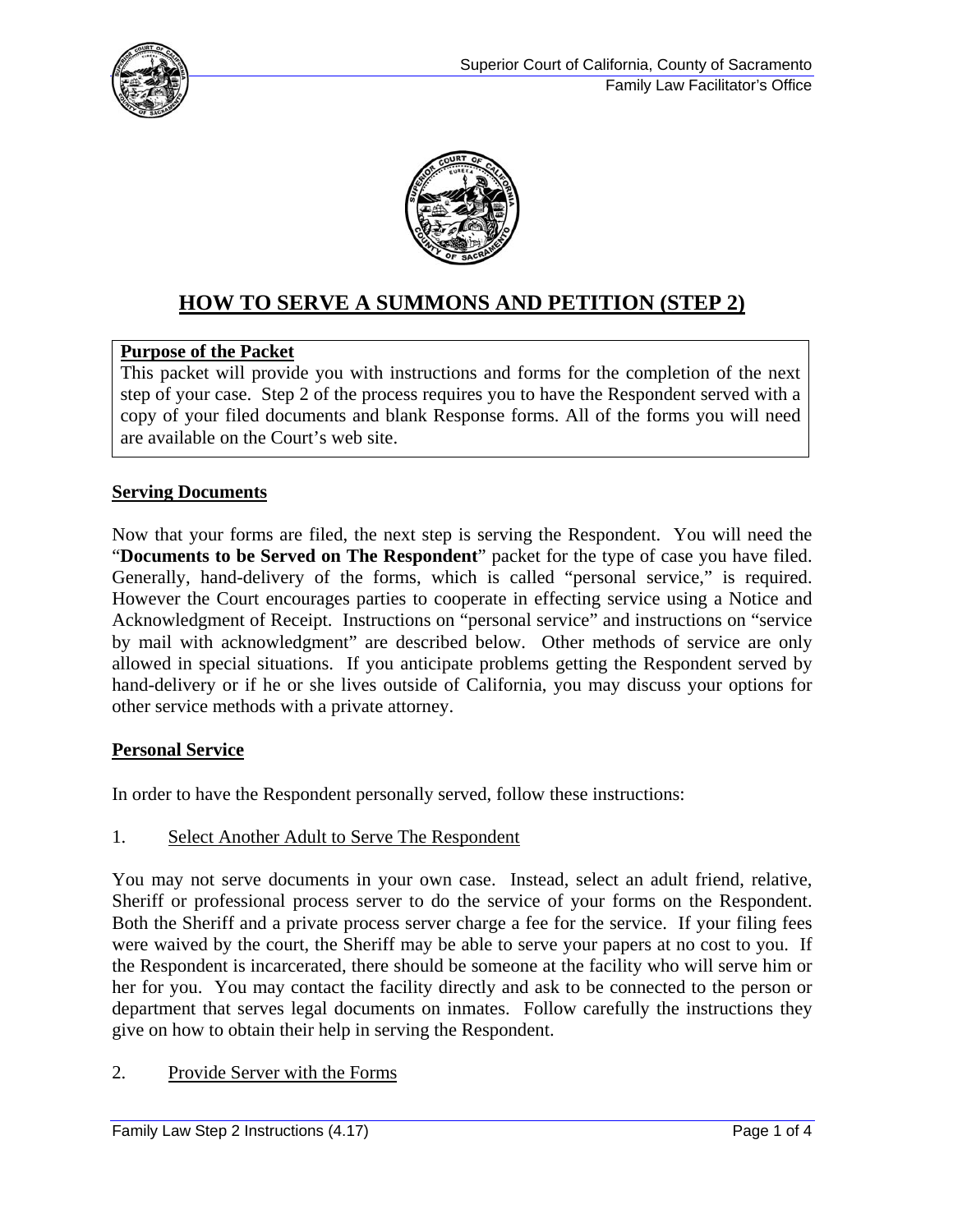

The server will need all of the following forms to serve on the Respondent:

- $\triangleright$  A filed copy of the Summons
- $\triangleright$  A filed copy of the Petition
- $\triangleright$  A filed copy of the Declaration Under UCCJEA (if you have minor children)
- A filed copy of the Income and Expense Declaration (Petition for Custody and Support cases only)
- "Documents to Serve on The Respondent" packet

### 3. Server Hand Delivers the Forms

The server must walk up to the Respondent and hand the documents to him or her. If the Respondent refuses to take the papers and the server is face-to-face with the Respondent, the server can say "you are now served with legal papers" and drop the papers at the Respondent's feet. The Respondent does not have to sign anything or agree to the service.

### **Service by Mail (Notice and Acknowledgment of Receipt (FL-117))**

California Code of Civil Procedure §415.30 permits service by mail with Notice and Acknowledgment of Receipt. If you would like to pursue this method of service you must do the following:

#### 1. Select Any Adult Over the Age of 18 (Sender) to Mail the Forms to The Respondent

You may not mail the documents in your own case. Instead, select a friend or relative over the age of 18 to mail them for you.

#### 2. Provide the Sender with the Forms

The server will need all of the following forms to serve on the Respondent:

- $\triangleright$  A filed copy of the Summons
- $\triangleright$  A filed copy of the Petition
- $\triangleright$  A filed copy of the Declaration Under UCCJEA (if you have minor children)
- > "Documents to Serve on The Respondent" packet

#### 3. Preparing the Notice and Acknowledgment of Receipt (FL-117).

Complete the caption (top part of the form) only. Below the caption, print the name of the Respondent on the line next to the word "To." Give the form to your server and he or she will complete the rest.

Your sender must complete items 2 and 3, then sign next to where he/she printed his/her name. In addition, your sender must check the boxes in the ACKNOWLEGEMENT OF RECEIPT section, which correspond to the title of each document they are going to mail. Check item (a), (b) or (c) to indicate the type of case you have filed. Item  $(d)(1)$  must also be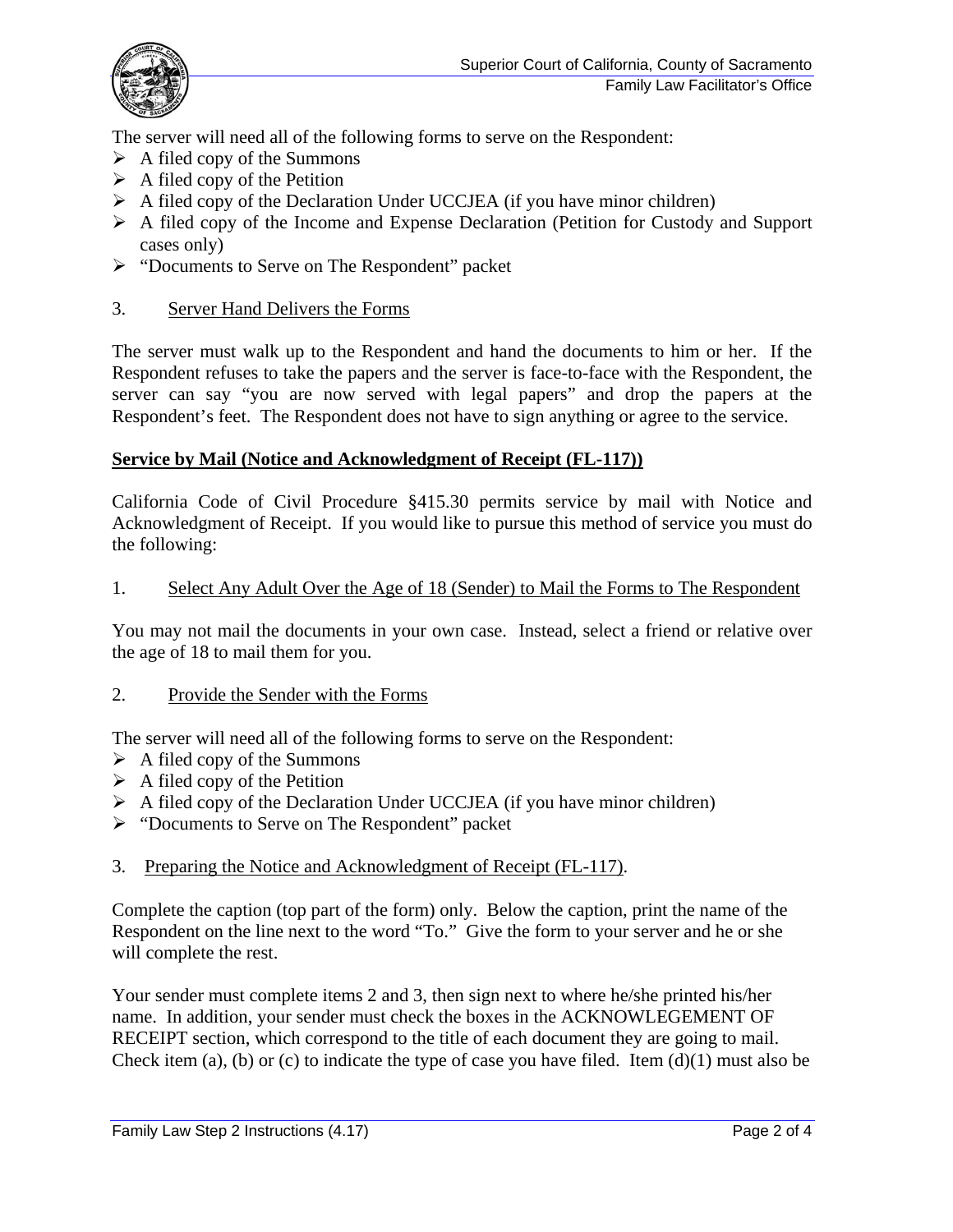

checked if you completed and mailed the Declaration under UCCJEA. Before mailing the Notice and Acknowledgment of Receipt, make a copy of the form.

## 4. Sender Mails

Your sender may now mail all the forms for you. Your sender will mail the original Notice and Acknowledgment of Receipt – Family Law (FL-117) and copy along with all the forms you are serving on the Respondent. Your server must also include a stamped envelope addressed to the server for return of the signed Notice and Acknowledgement of Receipt.

Once your sender receives the completed and signed (by the Respondent) Notice and Acknowledgment of Receipt (FL-117), he/she must complete the Proof of Service of Summons (FL-115). If the Respondent does not sign and return the FL-117, you must have him or her served personally as described above.

## **Completing the Proof of Service of Summons (FL-115)**

The Proof of Service of Summons (FL-115) notifies the Court that the other party was properly served with the necessary documents by another person over the age of 18, who is not a party in the case. You can complete part of the form now, and have the server complete the rest later.

*The boxes at the top of page* are called the "caption." Complete them exactly as you did on your Petition.

*Item 1.* Check boxes a, b or c, and d, if appropriate. At item 1d, check any additional boxes for items that apply in your case, including box (1) if you have minor children with Respondent. If any of the boxes do not apply in your case, leave them blank.

Once service is accomplished, the server must complete the remainder of the original Proof of Service of Summons. This includes when and where service occurred, how service was accomplished, the name and address of the person who did the service, the date the Proof of Service form was completed and the signature of the server. If a professional process server, the Sheriff or a Corrections Officer is the server, they may prepare a different form of Proof of Service than the one the court normally uses. This form, if completed properly, should be acceptable.

File the completed Proof of Service of Summons along with the Notice and Acknowledgment of Receipt (FL-117) if applicable, plus one (1) copy as soon as service is complete.

If service can not be accomplished by the means listed above, there are additional service options available; however, the court does not provide written instructions for each method.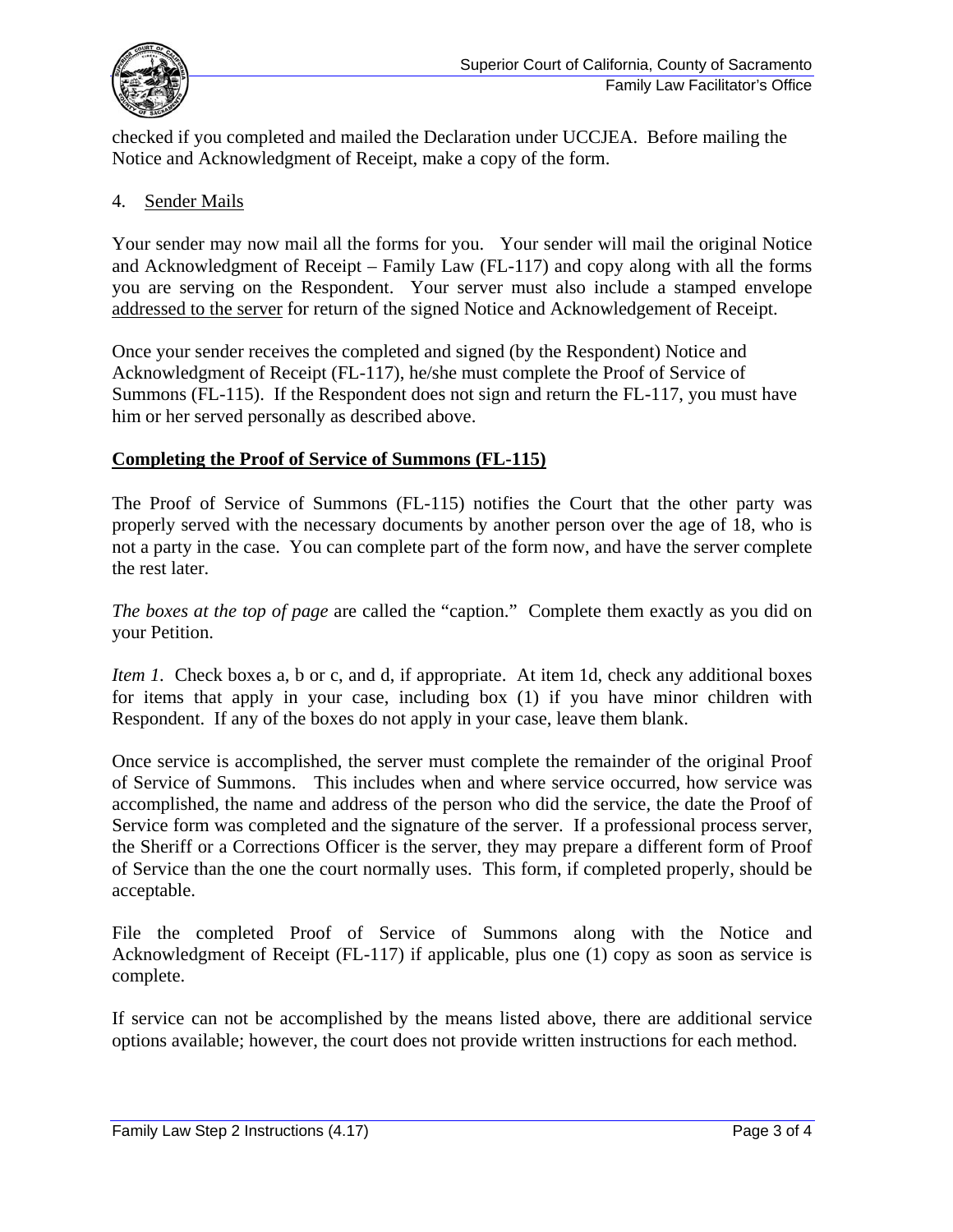

The Respondent has 30 days from the date of service to respond to your court forms, or longer if you do not return to court promptly to take the next step. On the  $31<sup>st</sup>$  day after service, if you have not received a Response in the mail and your Declarations of Disclosures are completed and filed, you may be eligible to take the Respondent's default.

If the Respondent chooses to respond, he or she will complete the blank Response and Declaration Under Uniform Child Custody Jurisdiction And Enforcement Act for minor children. These forms are in the group of blank documents served on the Respondent. These forms must be served on you by mail or hand-delivery before being filed with the court. You will know when the Respondent responds in the case because you will receive a copy of the Response form. If you receive the Respondent's Response, you need not wait 30 days to take the next step.

## **Finishing the Case**

There are several ways to obtain a judgment depending on what happens after you file and serve the first papers. There are self-help packets available to assist you in completing your case. This is a very complex area of law, and you may want to seek help from a private attorney for guidance before choosing which method to use to complete your case.

Regardless of how you finish your case, be aware that your case will not be complete until you have a Judgment signed by the Judge.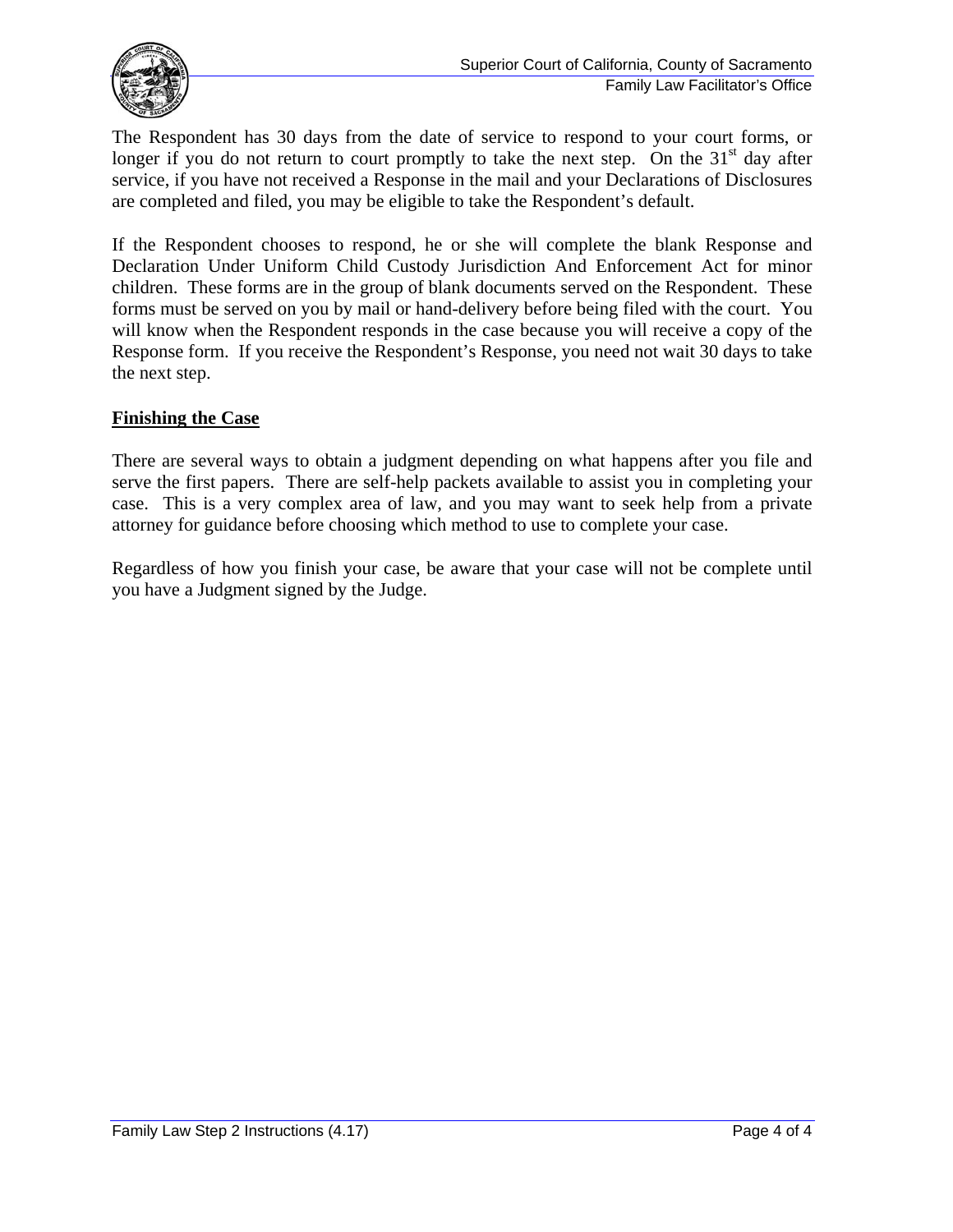| ATTORNEY OR PARTY WITHOUT ATTORNEY (Name, State Bar number, and address):<br>TELEPHONE NO.:                                                                                                                                                         | FAX NO.: | <b>FOR COURT USE ONLY</b> |
|-----------------------------------------------------------------------------------------------------------------------------------------------------------------------------------------------------------------------------------------------------|----------|---------------------------|
| <b>E-MAIL ADDRESS:</b>                                                                                                                                                                                                                              |          |                           |
| ATTORNEY FOR (Name):                                                                                                                                                                                                                                |          |                           |
|                                                                                                                                                                                                                                                     |          |                           |
| <b>SUPERIOR COURT OF CALIFORNIA, COUNTY OF Sacramento</b><br>STREET ADDRESS: 3341 Power Inn Road<br>MAILING ADDRESS: 3341 Power Inn Road<br>CITY AND ZIP CODE: Sacramento, CA 95826<br>BRANCH NAME: William R. Ridgeway Family Relations Courthouse |          |                           |
| PETITIONER:                                                                                                                                                                                                                                         |          |                           |
| <b>RESPONDENT:</b>                                                                                                                                                                                                                                  |          |                           |
| NOTICE AND ACKNOWLEDGMENT OF RECEIPT                                                                                                                                                                                                                |          | <b>CASE NUMBER:</b>       |
| (Sender completes items 1 through 4 and signs before mailing. Recipient completes items 5 and 6, signs, then returns)                                                                                                                               |          |                           |

To (*name of individual being served):* 1.

The documents identified below are being served on you by mail with this acknowledgment form. You must personally sign, or a person authorized by you must sign, this form to acknowledge receipt of the documents.

If the documents described below include a summons and you fail to complete and return this acknowledgment form to the sender within 20 days of the date of mailing, you will be liable for the reasonable expenses incurred after that date in serving you or attempting to serve you with these documents by any other methods permitted by law. If you return this form to the sender, service of a summons is deemed complete on the date you sign the acknowledgment of receipt below. This is **not** an answer to the action. If you do not agree with what is being requested, you must submit a completed *Response* form to the court within 30 calendar days.

Date of mailing *(specify):* 2.

3.



(TYPE OR PRINT SENDER'S NAME) (SIGNATURE OF SENDER—MUST NOT BE A PARTY IN THIS CASE AND MUST BE 18 YEARS OR OLDER)

#### **ACKNOWLEDGMENT OF RECEIPT**

| 4. |  |  |  | I agree I received the following: |
|----|--|--|--|-----------------------------------|
|----|--|--|--|-----------------------------------|

- a. Family Law: *Petition—Marriage/Domestic Partnership* (form FL-100), *Summons* (form FL-110), and blank *Response— Marriage/Domestic Partnership* (form FL-120)
- b. Uniform Parentage: *Petition to Establish Parental Relationship* (form FL-200), *Summons* (form FL-210), and blank *Response to Petition to Establish Parental Relationship* (form FL-220)
- c. Custody and Support: *Petition for Custody and Support of Minor Children* (form FL-260), *Summons* (form FL-210), and blank *Response to Petition for Custody and Support of Minor Children* (form FL-270)

|    | d.                | Completed and blank Declaration Under Uniform<br>Child Custody Jurisdiction and Enforcement Act                                                                                                                          | (5)               | Completed and blank <i>Income and Expense</i><br>Declaration (form FL-150)                                                                                                                                |
|----|-------------------|--------------------------------------------------------------------------------------------------------------------------------------------------------------------------------------------------------------------------|-------------------|-----------------------------------------------------------------------------------------------------------------------------------------------------------------------------------------------------------|
|    | (2)<br>(3)<br>(4) | (form $FL-105$ )<br>Completed and blank Declaration of Disclosure<br>(form $FL-140$ )<br>Completed and blank Schedule of Assets and<br>Debts (form FL-142)<br>Completed and blank Property Declaration (form<br>$FL-160$ | (6)<br>(7)<br>(8) | Completed and blank Financial Statement<br>(Simplified) (form FL-155)<br>Request for Order (form FL-300), and blank<br>Responsive Declaration to Request for Order<br>$(from FL-320)$<br>Other (specify): |
| 6. |                   | 5. Recipient signed this acknowledgment on (specify date):                                                                                                                                                               |                   |                                                                                                                                                                                                           |
|    |                   | (TYPE OR PRINT NAME OF PERSON ACKNOWLEDGING RECEIPT)                                                                                                                                                                     |                   | (SIGNATURE OF PERSON ACKNOWLEDGING RECEIPT)<br>Page 1 of 1                                                                                                                                                |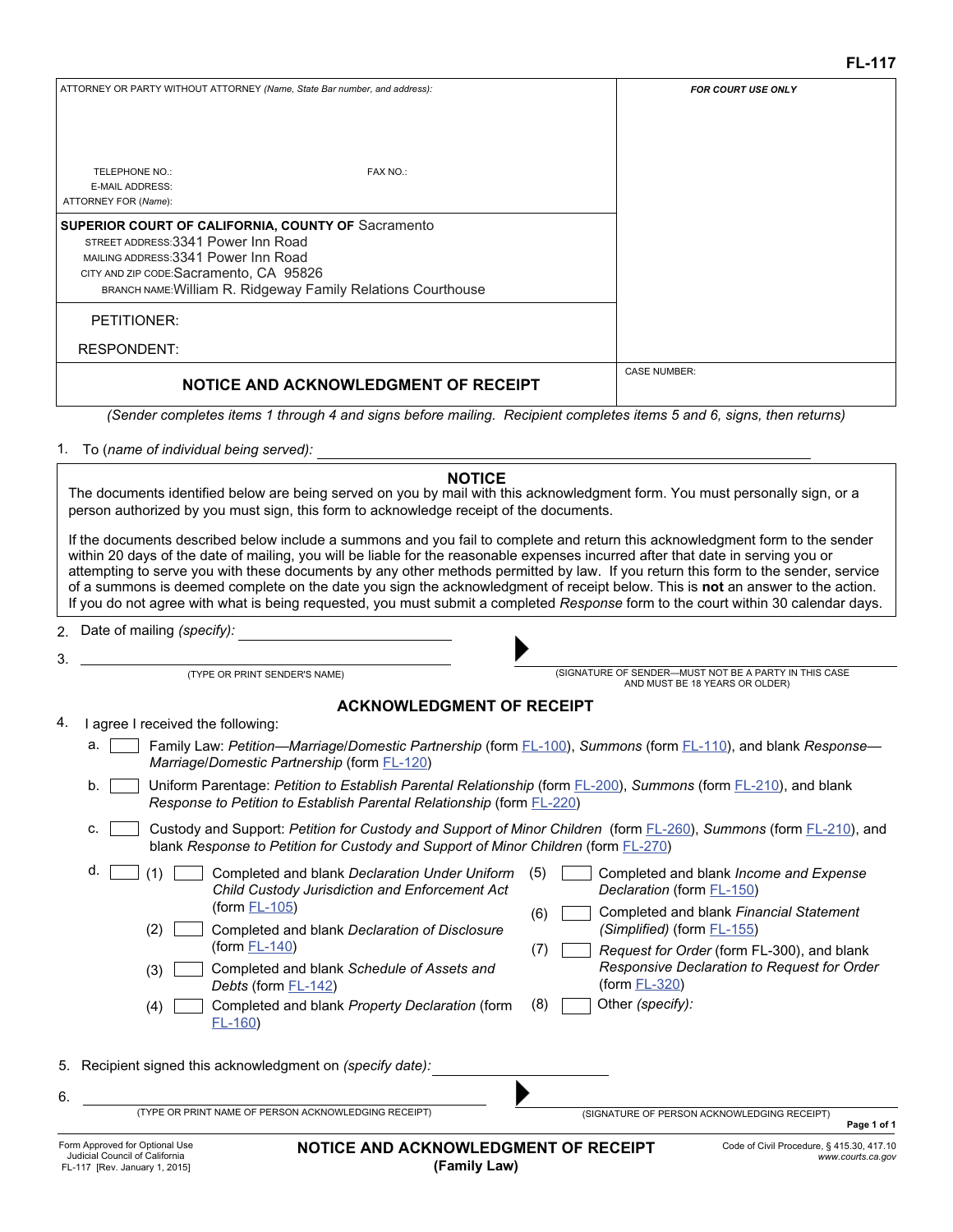| FAX NO.:<br>TELEPHONE NO.:<br><b>E-MAIL ADDRESS:</b>                                                                                                                                                                                                                                                                                       |             |  |  |
|--------------------------------------------------------------------------------------------------------------------------------------------------------------------------------------------------------------------------------------------------------------------------------------------------------------------------------------------|-------------|--|--|
| ATTORNEY FOR (Name):                                                                                                                                                                                                                                                                                                                       |             |  |  |
| <b>SUPERIOR COURT OF CALIFORNIA, COUNTY OF Sacramento</b><br>STREET ADDRESS: 3341 Power Inn Road<br>MAILING ADDRESS: 3341 Power Inn Road<br>CITY AND ZIP CODE: Sacramento, CA 95826<br>BRANCH NAME: William R. Ridgeway Family Relations Courthouse                                                                                        |             |  |  |
| PETITIONER:                                                                                                                                                                                                                                                                                                                                |             |  |  |
| <b>RESPONDENT:</b>                                                                                                                                                                                                                                                                                                                         |             |  |  |
| <b>CASE NUMBER:</b><br><b>PROOF OF SERVICE OF SUMMONS</b>                                                                                                                                                                                                                                                                                  |             |  |  |
| 1. At the time of service I was at least 18 years of age and not a party to this action. I served the respondent with copies of:<br>Family Law—Marriage/Domestic Partnership: Petition—Marriage/Domestic Partnership (form FL-100), Summons (form<br>a.<br>FL-110), and blank Response-Marriage/Domestic Partnership (form FL-120)<br>-or- |             |  |  |
| Uniform Parentage: Petition to Establish Parental Relationship (form FL-200), Summons (form FL-210), and blank<br>b.<br>Response to Petition to Establish Parental Relationship (form <b>FL-220</b> )<br>-or-                                                                                                                              |             |  |  |
| Custody and Support: Petition for Custody and Support of Minor Children (form FL-260), Summons (form FL-210), and<br>c.<br>blank Response to Petition for Custody and Support of Minor Children (form FL-270)<br>and                                                                                                                       |             |  |  |
| Completed and blank Financial Statement<br>d.<br>(1)<br>Completed and blank Declaration Under<br>(5)<br>(Simplified) (form FL-155)<br>Uniform Child Custody Jurisdiction and<br>Enforcement Act (form FL-105)<br>Completed and blank Property<br>(6)                                                                                       |             |  |  |
| Declaration (form FL-160)<br>(2)<br>Completed and blank Declaration of                                                                                                                                                                                                                                                                     |             |  |  |
| (7)<br>Disclosure (form FL-140)<br>Request for Order (form <b>FL-300</b> ), and blank<br>Responsive Declaration to Request for Order (form<br>Completed and blank Schedule of Assets<br>(3)<br>$FL-320$<br>and Debts (form FL-142)                                                                                                         |             |  |  |
| (8)<br>Other (specify):<br>Completed and blank Income and<br>(4)<br>Expense Declaration (form FL-150)                                                                                                                                                                                                                                      |             |  |  |
| 2. Address where respondent was served:                                                                                                                                                                                                                                                                                                    |             |  |  |
| 3. I served the respondent by the following means (check proper boxes):                                                                                                                                                                                                                                                                    |             |  |  |
| Personal service. I personally delivered the copies to the respondent (Code Civ. Proc., § 415.10)<br>а.                                                                                                                                                                                                                                    |             |  |  |
| on (date):<br>at (time):<br><b>Substituted service.</b> I left the copies with or in the presence of (name):<br>who is (specify title or relationship to respondent):                                                                                                                                                                      |             |  |  |
| (Business) a person at least 18 years of age who was apparently in charge at the office or usual place of<br>(1)<br>business of the respondent. I informed him or her of the general nature of the papers.                                                                                                                                 |             |  |  |
| (Home) a competent member of the household (at least 18 years of age) at the home of the respondent. I<br>(2)<br>informed him or her of the general nature of the papers.<br>at (time):<br>on (date):                                                                                                                                      |             |  |  |
| I thereafter mailed additional copies (by first class, postage prepaid) to the respondent at the place where the<br>copies were left (Code Civ. Proc., § 415.20b) on (date):                                                                                                                                                               |             |  |  |
| A declaration of diligence is attached, stating the actions taken to first attempt personal service.                                                                                                                                                                                                                                       | Page 1 of 2 |  |  |